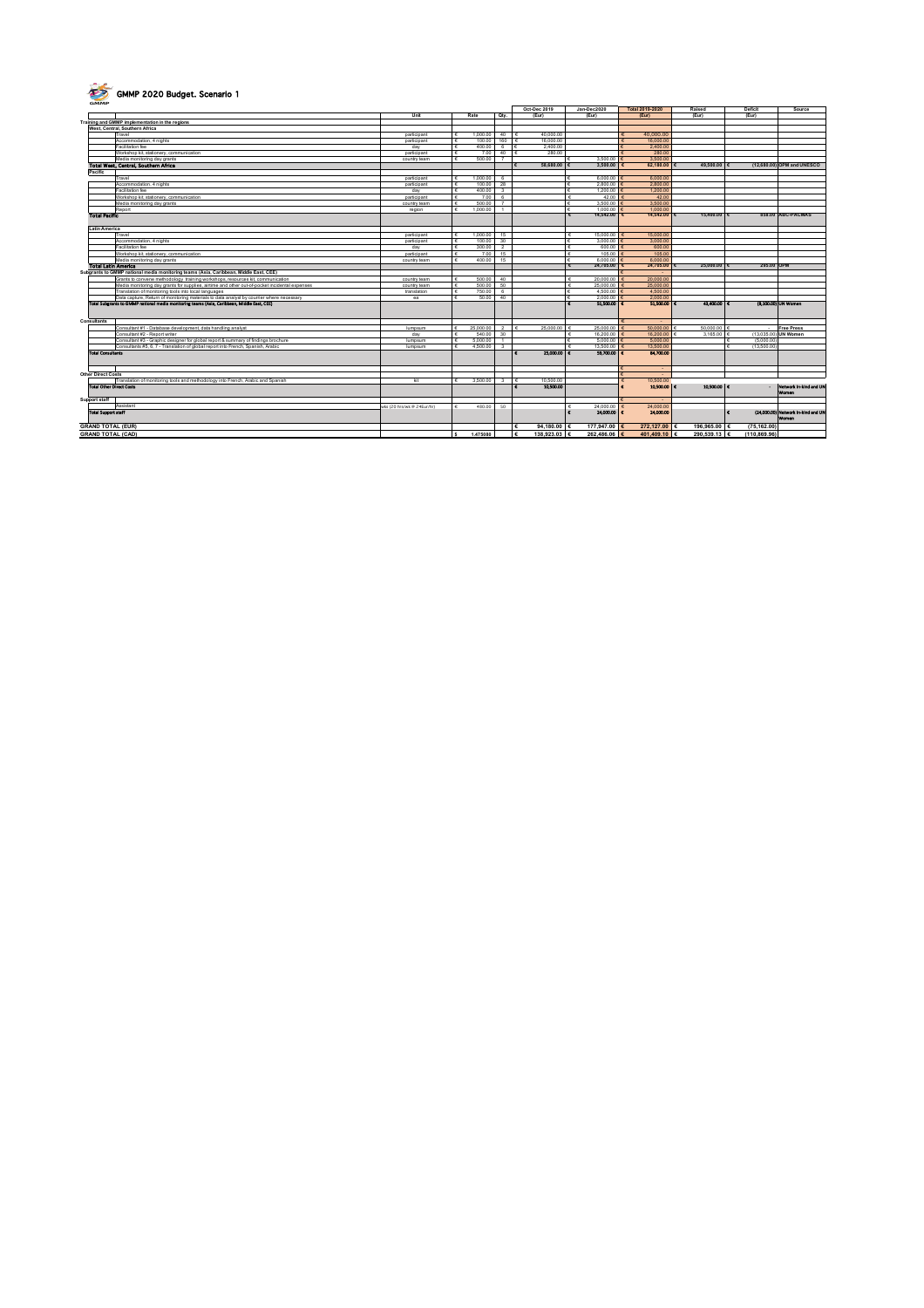| Comment                                     |
|---------------------------------------------|
|                                             |
|                                             |
|                                             |
|                                             |
|                                             |
|                                             |
|                                             |
| <b>Includes DIP consultation funds</b>      |
|                                             |
|                                             |
|                                             |
|                                             |
|                                             |
|                                             |
|                                             |
| <b>Balance applied to WACC</b><br>overheads |
|                                             |
|                                             |
|                                             |
|                                             |
|                                             |
|                                             |
| Includes DIP consultation funds             |
|                                             |
|                                             |
|                                             |
|                                             |
|                                             |
|                                             |
|                                             |
|                                             |
| For database development                    |
|                                             |
|                                             |
|                                             |
|                                             |
|                                             |
|                                             |
|                                             |
|                                             |
|                                             |
|                                             |
|                                             |
|                                             |
|                                             |
|                                             |
|                                             |
|                                             |
|                                             |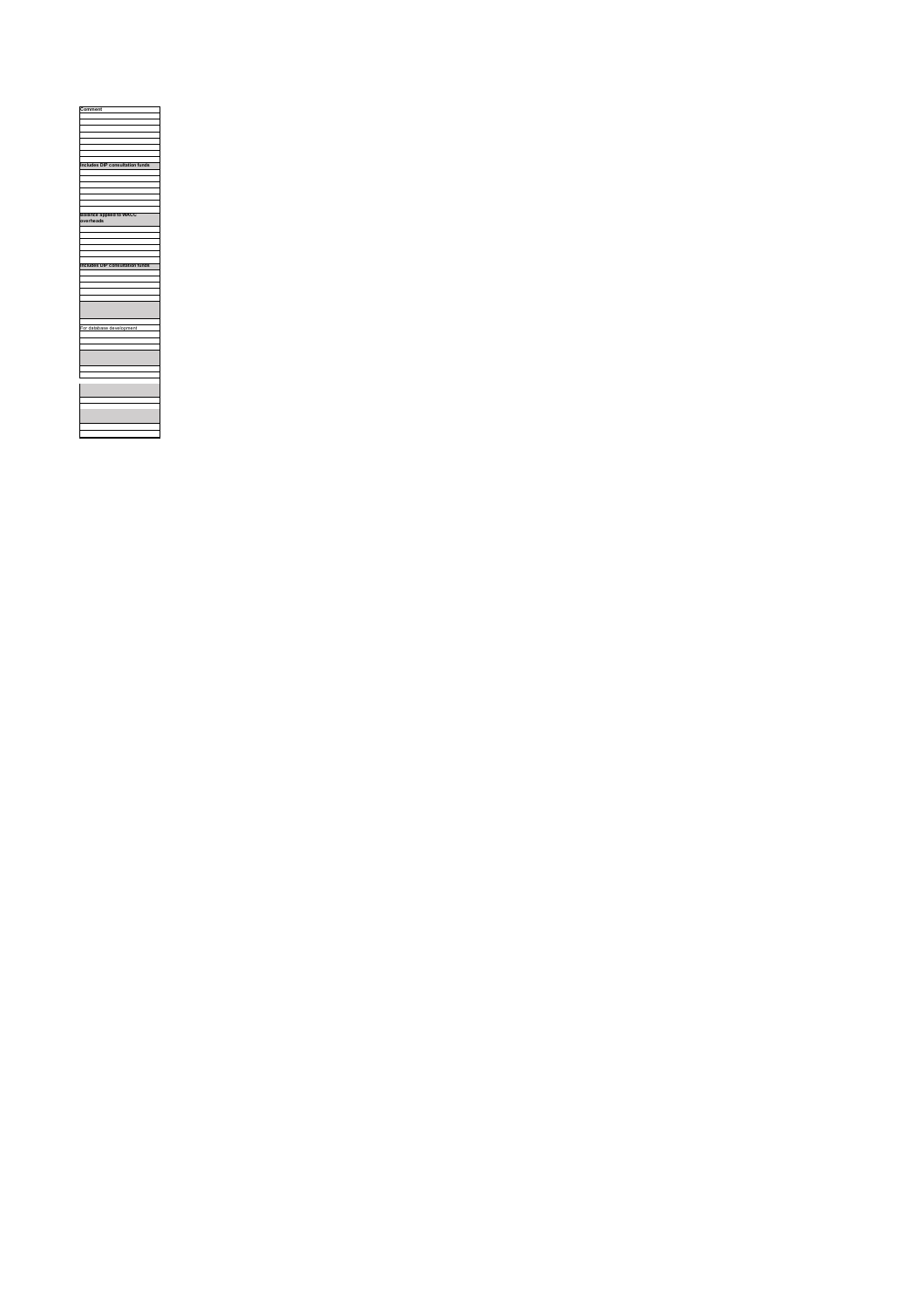

## GMMP 2020 Implementation Budget. Scenario 2

|                            |                                                                                                  |                             |                                        |                         | Oct-Dec 2019            | Jan-Dec2020                              | Total 2019-2020         | Raised       | Deficit       | Source                          |
|----------------------------|--------------------------------------------------------------------------------------------------|-----------------------------|----------------------------------------|-------------------------|-------------------------|------------------------------------------|-------------------------|--------------|---------------|---------------------------------|
|                            |                                                                                                  | Unit                        | Rate                                   | Qty.                    | (Eur)                   | (Eur)                                    | (Eur)                   | (Eur)        | (Eur)         |                                 |
| Asia                       | Training and GMMP implementation in the regions                                                  |                             |                                        |                         |                         |                                          |                         |              |               |                                 |
|                            | Travel                                                                                           | participant                 | 800.00<br>$\epsilon$                   | 20                      |                         | $\epsilon$<br>16,000.00                  | 16,000.00               |              |               |                                 |
|                            | Accommodation, 4 nights                                                                          | participant                 | $\epsilon$<br>100.00                   | 80                      |                         | ¢<br>8,000.00                            | 8,000.00                |              |               |                                 |
|                            | Facilitation fee                                                                                 | day                         | 400.00<br>$\epsilon$                   | 3                       |                         | 1,200.00<br>€                            | 1,200.00                |              |               |                                 |
|                            | Workshop kit, stationery, communication                                                          | participant                 | $\epsilon$<br>7.00                     | 20                      |                         | 140.00<br>$\epsilon$                     | 140.00                  |              |               |                                 |
| <b>Total Asia</b>          |                                                                                                  |                             |                                        |                         |                         | 25,340.00<br>$\epsilon$                  | 25,340.00               |              | (25,340.00)   |                                 |
| Caribbean                  |                                                                                                  |                             |                                        |                         |                         |                                          |                         |              |               |                                 |
|                            | Travel                                                                                           | participant                 | 700.00                                 | 20                      |                         | 14.000.00<br>c                           | 14,000.00               |              |               |                                 |
|                            | Accommodation, 4 nights                                                                          | participant                 | 100.00<br>€                            | 80                      |                         | 8,000.00                                 | 8,000.00                |              |               |                                 |
|                            | Facilitation fee                                                                                 | day                         | 400.00<br>$\epsilon$                   | $\overline{\mathbf{3}}$ |                         | 1,200.00                                 | 1,200.00                |              |               |                                 |
|                            | Workshop kit, stationery, communication                                                          | participant                 | 7.00<br>$\epsilon$                     | 20                      |                         | 140.00<br>$\epsilon$                     | 140.00                  |              |               |                                 |
| <b>Total Caribbean</b>     |                                                                                                  |                             |                                        |                         |                         | 23,340.00<br>$\epsilon$                  | 23,340.00<br>$\epsilon$ |              | (23,340.00)   |                                 |
|                            | Middle East & North Africa                                                                       |                             |                                        |                         |                         |                                          |                         |              |               |                                 |
|                            | Travel                                                                                           | participant                 | 800.00<br>$\epsilon$                   | 15                      |                         | $\epsilon$<br>12,000.00                  | 12,000.00               |              |               |                                 |
|                            | Accommodation, 4 nights                                                                          | participant                 | 100.00<br>$\epsilon$                   | 60                      |                         | 6,000.00<br>c                            | 6,000.00                |              |               |                                 |
|                            | Facilitation fee                                                                                 | day                         | 400.00<br>$\epsilon$                   | $3 -$                   |                         | 1,200.00                                 | 1,200.00                |              |               |                                 |
|                            | Workshop kit, stationery, communication<br><b>Total Middle East &amp; North Africa</b>           | participant                 | 7.00<br>$\epsilon$                     | 15                      |                         | 105.00<br>$\epsilon$<br>19,305.00        | 105.00<br>19,305.00     |              | (19,305.00)   |                                 |
|                            |                                                                                                  |                             |                                        |                         |                         |                                          |                         |              |               |                                 |
|                            | West, Central, Southern Africa                                                                   |                             |                                        |                         |                         |                                          |                         |              |               |                                 |
|                            | Travel                                                                                           | participant                 | 1,000.00                               | 40                      | 40,000.00               |                                          | 4000                    |              |               |                                 |
|                            | Accommodation, 4 nights                                                                          | participant                 | 100.00                                 | 160                     | 16,000.00               |                                          | 1600                    |              |               |                                 |
|                            | Facilitation fee                                                                                 | day                         | 400.00<br>ء ا                          | 6                       | 2,400.00<br>$\epsilon$  |                                          | 2400                    |              |               |                                 |
|                            | Workshop kit, stationery, communication                                                          | participant                 | $\epsilon$<br>7.00<br>$\epsilon$       | 40<br>$\overline{7}$    | c<br>280.00             | 3.500.00                                 | 280<br>3.500.00         |              |               |                                 |
|                            | Media monitoring day grants<br><b>Total West, Central, Southern Africa</b>                       | country team                | 500.00                                 |                         | 58,680.00 €             | 3,500.00                                 | 62,180.00               | 49,500.00    |               | (12,680.00) OPM and UNESCO      |
|                            |                                                                                                  |                             |                                        |                         |                         |                                          |                         |              |               |                                 |
| Pacific                    |                                                                                                  |                             |                                        |                         |                         |                                          |                         |              |               |                                 |
|                            | Travel                                                                                           | participant                 | 1,000.00<br>$\epsilon$                 | 6                       |                         | 6,000.00<br>$\epsilon$                   | 6,000.00                |              |               |                                 |
|                            | Accommodation, 4 nights                                                                          | participant                 | $\epsilon$<br>100.00                   | 28                      |                         | 2,800.00<br>€                            | 2,800.00                |              |               |                                 |
|                            | Facilitation fee                                                                                 | day                         | 400.00<br>I€                           | $\mathbf{3}$            |                         | 1,200.00<br>€                            | 1,200.00                |              |               |                                 |
|                            | Workshop kit, stationery, communication<br>Media monitoring day grants                           | participant<br>country team | 7.00<br>£<br>500.00<br>$\epsilon$      | 6<br>$\overline{7}$     |                         | 42.00<br>$\epsilon$<br>3,500.00          | 42.00<br>3,500.00       |              |               |                                 |
|                            | Report                                                                                           | region                      | 1,000.00<br>$\epsilon$                 | $\mathbf{1}$            |                         | 1,000.00                                 | 1,000.00                |              |               |                                 |
| <b>Total Pacific</b>       |                                                                                                  |                             |                                        |                         |                         | 14,542.00<br>$\epsilon$                  | 14,542.00<br>$\epsilon$ | 15,400.00    |               | 858.00 ABC-PACMAS               |
|                            |                                                                                                  |                             |                                        |                         |                         |                                          |                         |              |               |                                 |
| <b>Latin America</b>       |                                                                                                  |                             |                                        |                         |                         |                                          |                         |              |               |                                 |
|                            | Travel<br>Accommodation, 4 nights                                                                | participant<br>participant  | 1,000.00<br>$\epsilon$<br>Γ€<br>100.00 | 15<br>30 <sup>7</sup>   |                         | $\epsilon$<br>15,000.00<br>€<br>3,000.00 | 15,000.00<br>3,000.00   |              |               |                                 |
|                            | Facilitation fee                                                                                 | day                         | 300.00<br>$\epsilon$                   | $\overline{2}$          |                         | 600.00<br>$\epsilon$                     | 600.00                  |              |               |                                 |
|                            | Workshop kit, stationery, communication                                                          | participant                 | 7.00<br>$\epsilon$                     | 15                      |                         | 105.00<br>¢                              | 105.00                  |              |               |                                 |
|                            | Media monitoring day grants                                                                      | country team                | 400.00<br>$\epsilon$                   | 15                      |                         | 6,000.00<br>¢                            | 6,000.00                |              |               |                                 |
|                            | <b>Total Latin America</b>                                                                       |                             |                                        |                         |                         | 24,705.00<br>$\epsilon$                  | 24,705.00               | 25,000.00    | 295.00 OPM    |                                 |
|                            | Subgrants to GMMP national media monitoring teams (Asia, Caribbean, Middle East, CEE)            |                             |                                        |                         |                         |                                          |                         |              |               |                                 |
|                            | Grants to convene methodology training workshops, resources kit, communication                   | country team                | 500.00                                 | 40                      |                         | $\epsilon$<br>20,000.00                  | 20,000.00               |              |               |                                 |
|                            | Media monitoring day grants for supplies, airtime and other out-of-pocket incidental expenses    | country team                | 500.00<br>$\epsilon$                   | 50                      |                         | 25,000.00<br>$\epsilon$                  | 25,000.00               |              |               |                                 |
|                            | Translation of monitoring tools into local languages                                             | translation                 | 750.00<br>$\epsilon$                   | 6                       |                         | 4,500.00<br>€                            | 4,500.00                |              |               |                                 |
|                            | Data capture, Return of monitoring materials to data analyst by courrier where necessary         | ea                          | 50.00<br>$\epsilon$                    | 40                      |                         | 2,000.00<br>c                            | 2,000.00                | 43,400.00    |               |                                 |
|                            | Total Subgrants to GMMP national media monitoring teams (Asia, Caribbean, Middle East, CEE)      |                             |                                        |                         |                         | 51,500.00<br>$\epsilon$                  | 51,500.00               |              |               | (8,100.00) UN Women             |
| Consultants                |                                                                                                  |                             |                                        |                         |                         |                                          |                         |              |               |                                 |
|                            | Consultant #1 - Database development, data handling analyst                                      | lumpsum                     | 25,000.00<br>€                         | $\overline{2}$          | 25,000.00               | 25,000.00                                | 50,000.00               | 50,000.00    | $\sim$        | Free Press                      |
|                            | Consultant #2 - Report writer                                                                    | day                         | 540.00<br>$\epsilon$                   | 30                      |                         | 16,200.00                                | 16,200.00               | 3,165.00     |               | (13,035.00) UN Women            |
|                            | Consultant #3 - Graphic designer for global report & summary of findings brochure in 4 languages | lumpsum                     | 5,000.00<br>$\epsilon$                 | $\mathbf{1}$            |                         | 5,000.00                                 | 5,000.00                |              | (5.000.00)    |                                 |
|                            | Consultants #5, 6, 7 - Translation of global report into French, Spanish, Arabic                 | lumpsum                     | 4,500.00<br>$\epsilon$                 | $\overline{\mathbf{3}}$ |                         | 13,500.00                                | 13,500.00               |              | (13,500.00)   |                                 |
| <b>Total Consultants</b>   |                                                                                                  |                             |                                        |                         | 25,000.00 €             | 59,700.00                                | 84,700.00               |              |               |                                 |
| <b>Other Direct Costs</b>  |                                                                                                  |                             |                                        |                         |                         |                                          |                         |              |               |                                 |
|                            | Translation of monitoring tools and methodology into French, Arabic and Spanish                  | kit                         | 3,500.00<br>-6                         | $\mathbf{3}$            | 10,500.00<br>$\epsilon$ |                                          | 10,500.00               |              |               |                                 |
|                            | Printing Highlights of findings brochure in 3 languages                                          | set of 1500                 | 2.000.00<br>¢                          | 1                       |                         | 2,000.00                                 | 2,000.00                |              |               |                                 |
|                            | Slobal launch event (travel, accommodation, publicity, materials)                                | event                       | €<br>5,000.00                          | 1.                      |                         | 5,000.00                                 | 5,000.00                |              |               |                                 |
|                            | Small grants to national teams to convene national report launch events                          | event                       | 1,000.00                               | 40                      |                         | 40,000.00                                | 40,000.00               |              |               |                                 |
|                            | <b>Total Other Direct Costs</b>                                                                  |                             |                                        |                         | 10,500.00               | 47,000.00                                | 57,500.00               | 10,500.00    |               | (47,000.00) Network in-kind and |
|                            |                                                                                                  |                             |                                        |                         |                         |                                          |                         |              |               | JN Women                        |
| Support staff              |                                                                                                  |                             |                                        |                         |                         |                                          |                         |              |               |                                 |
| <b>Total Support staff</b> | Assistant                                                                                        | wks (20 hrs/wk @ 24Eur/hr)  | 480.00<br>$\epsilon$                   | 50                      |                         | 24,000.00<br>24,000.00<br>$\epsilon$     | 24,000.00<br>24,000.00  |              | (24,000.00)   |                                 |
|                            |                                                                                                  |                             |                                        |                         |                         |                                          |                         |              |               |                                 |
| <b>GRAND TOTAL (EUR)</b>   |                                                                                                  |                             |                                        |                         | 94,180.00               | 292.932.00                               | 387,112.00              | 196,965.00   | (190, 147.00) |                                 |
| <b>GRAND TOTAL (CAD)</b>   |                                                                                                  |                             | 1,475080<br>$\mathbf{s}$               |                         | 138,923.03 €<br>€       | 432,098.13                               | 571,021.17 €            | 290,539.13 € | (280, 482.04) |                                 |
|                            |                                                                                                  |                             |                                        |                         |                         |                                          |                         |              |               |                                 |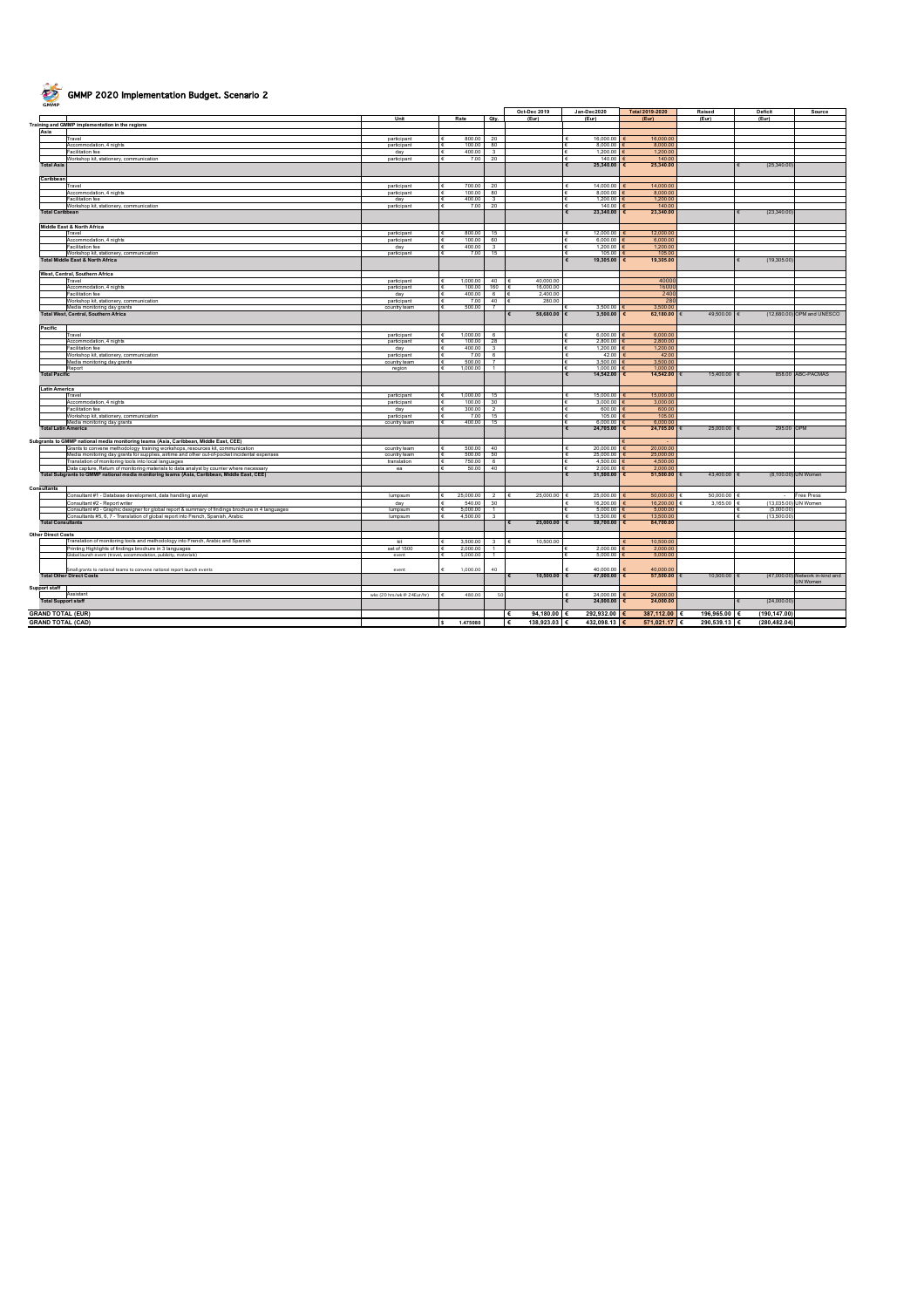| Comment                                                       |
|---------------------------------------------------------------|
|                                                               |
|                                                               |
|                                                               |
|                                                               |
|                                                               |
|                                                               |
|                                                               |
|                                                               |
|                                                               |
|                                                               |
|                                                               |
|                                                               |
|                                                               |
|                                                               |
|                                                               |
|                                                               |
|                                                               |
|                                                               |
|                                                               |
|                                                               |
|                                                               |
| Includes DIP consultation funds                               |
|                                                               |
|                                                               |
|                                                               |
|                                                               |
|                                                               |
| Balance applied to WACC<br>overheads                          |
|                                                               |
|                                                               |
|                                                               |
|                                                               |
| Includes DIP consultation funds                               |
|                                                               |
|                                                               |
|                                                               |
|                                                               |
|                                                               |
| For database development                                      |
|                                                               |
|                                                               |
|                                                               |
|                                                               |
|                                                               |
|                                                               |
|                                                               |
| Can be substituted with mini GMMP<br>follow-up grants in 2021 |
|                                                               |
|                                                               |
|                                                               |
|                                                               |
|                                                               |
|                                                               |